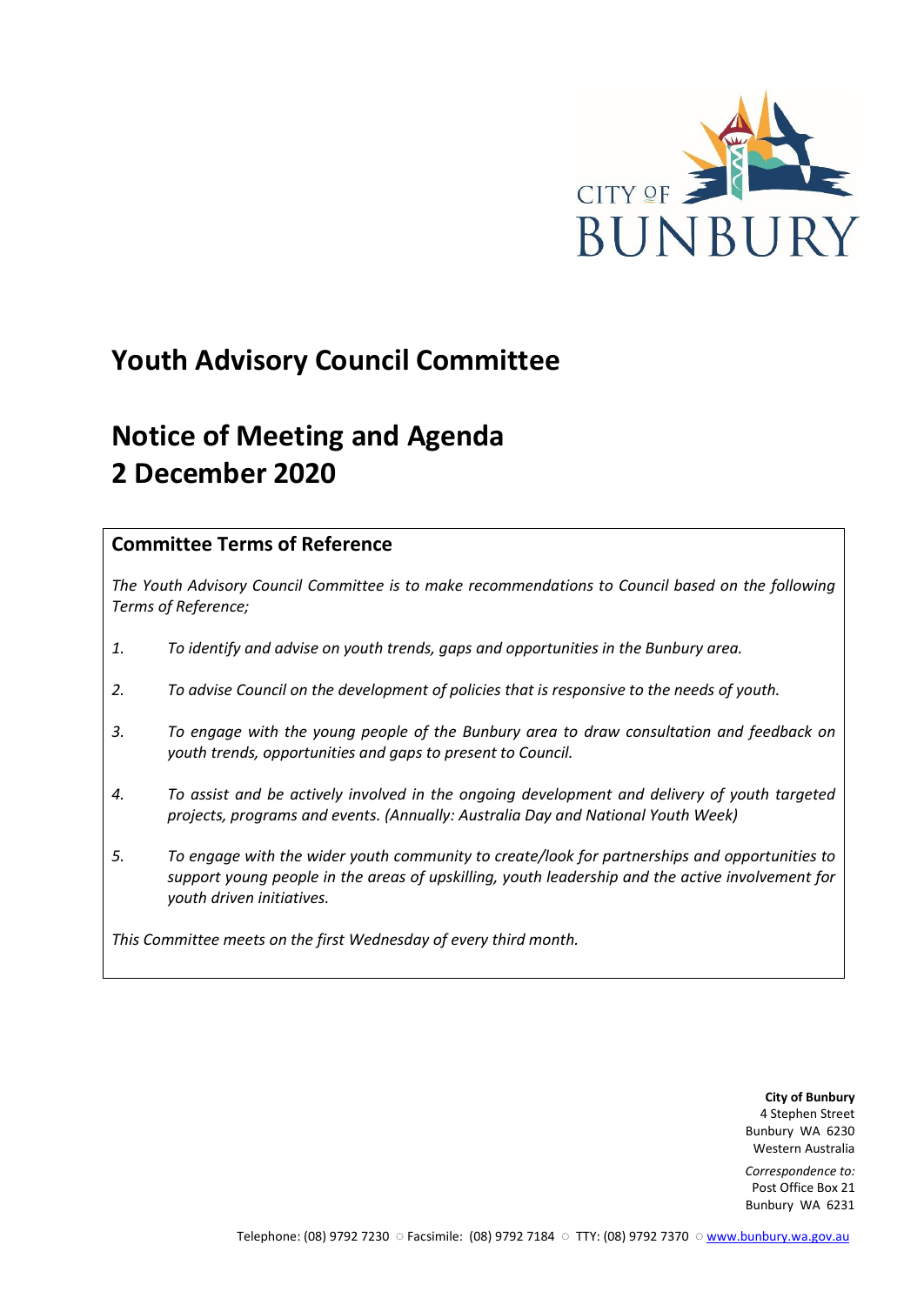Item No

# **Table of Contents** Subject

# Page No

| 1.  |      |  |  |  |
|-----|------|--|--|--|
| 2.  |      |  |  |  |
| З.  |      |  |  |  |
| 4.  |      |  |  |  |
|     | 4.1  |  |  |  |
|     | 4.2  |  |  |  |
| 5.  |      |  |  |  |
| 6.  |      |  |  |  |
| 7.  |      |  |  |  |
| 8.  |      |  |  |  |
|     | 8.1  |  |  |  |
|     | 8.2  |  |  |  |
|     | 8.3  |  |  |  |
| 9.  |      |  |  |  |
| 10. |      |  |  |  |
|     | 10.1 |  |  |  |
|     | 10.2 |  |  |  |
|     | 10.3 |  |  |  |
|     |      |  |  |  |
|     |      |  |  |  |
|     | 12.1 |  |  |  |
|     | 12.2 |  |  |  |
| 13. |      |  |  |  |
| 14. |      |  |  |  |
|     |      |  |  |  |
|     |      |  |  |  |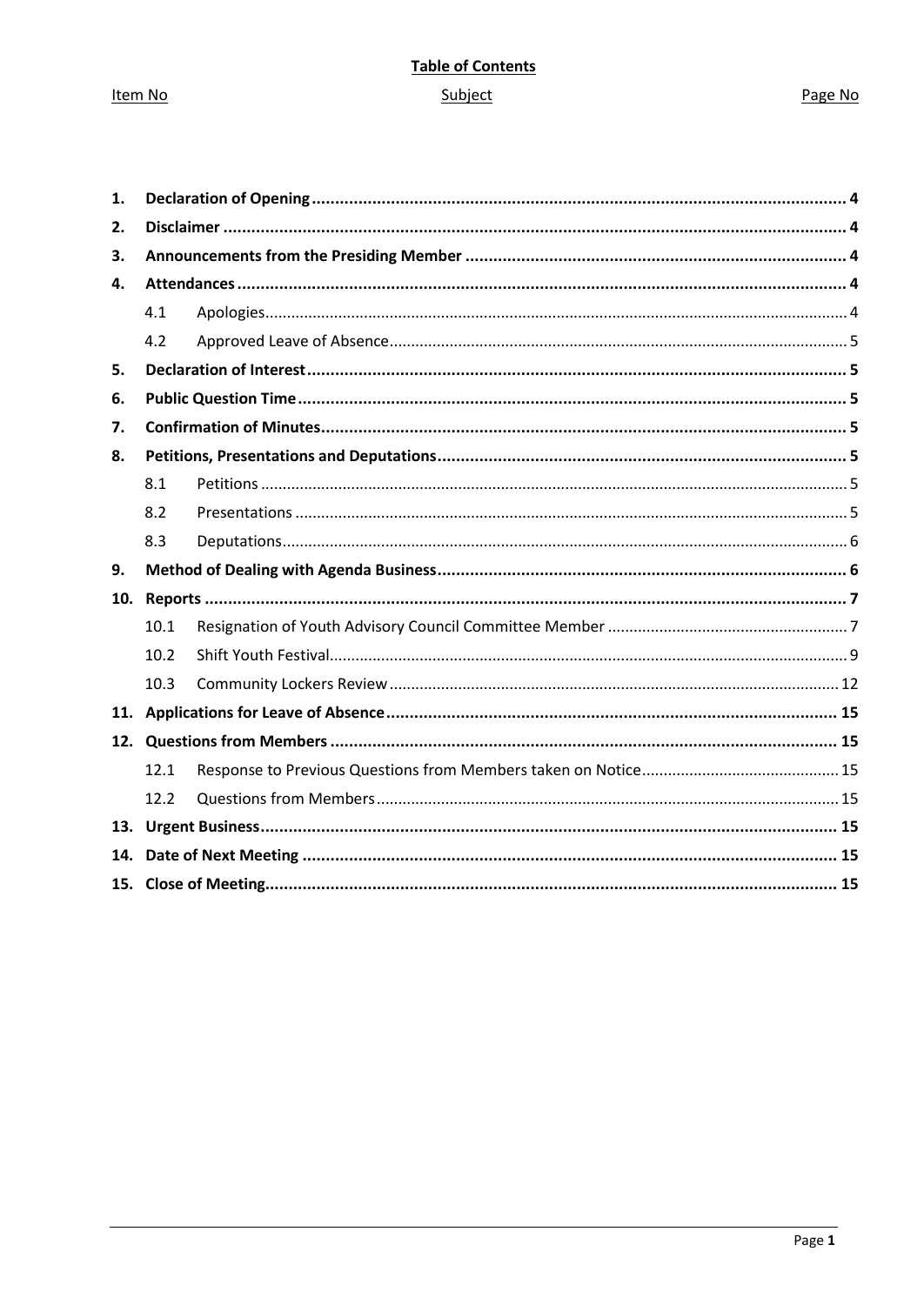# **Acknowledgement of Country**

\_\_\_\_\_\_\_\_\_\_\_\_\_\_\_\_\_\_\_\_\_\_\_\_\_\_\_\_\_\_\_\_\_\_\_\_\_\_\_\_\_\_\_\_\_\_\_\_\_\_\_\_\_\_\_\_\_\_\_\_\_\_\_\_\_\_\_\_\_\_\_\_\_\_\_\_\_\_\_\_\_\_\_\_\_\_\_\_\_\_\_\_\_

We acknowledge the Traditional owners of this land, the Wardandi Noongar people, and pay our respects to Elders past, present and emerging.

# **Vision**

Celebrating and advocating young people and their communities.

# **Mission**

We challenge expectations and assumptions, activate places and spaces, and empower young people to have a voice.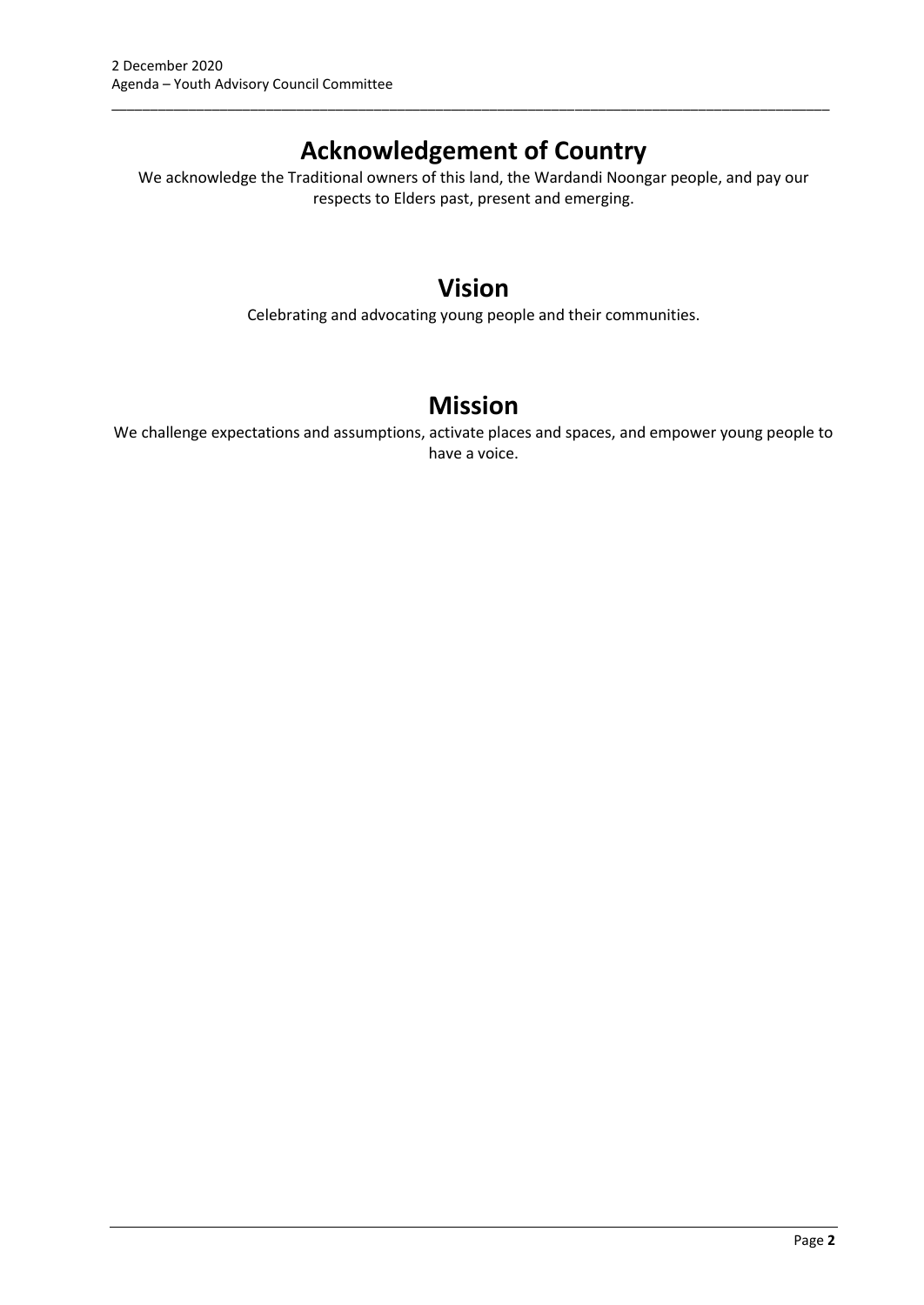

# **Youth Advisory Council Committee Notice of Meeting**

Dear Committee Members

The next Ordinary Meeting of the Youth Advisory Council Committee will be held in the *Council Chambers,* 2-4 Stephen Street, Bunbury, on 2 December 2020 at 4:30pm.

Signed: **Gary Barbour Director Sustainable Communities**



Members of the public to note that recommendations made by this committee are not final and will be subject to adoption (or otherwise) at a future meeting of the Bunbury City Council.

#### *Committee Members:*

| <b>Member Name</b>  | <b>Representing</b>    |
|---------------------|------------------------|
| Bella Burgemeister  | <b>Youth Community</b> |
| Luka Coulson        | Youth Community        |
| Dylan Fryer         | <b>Youth Community</b> |
| <b>Rylee Hewitt</b> | <b>Youth Community</b> |
| Olivia Little       | Youth Community        |
| Carl McIntyre       | <b>Youth Community</b> |
| Hannah Moyle        | <b>Youth Community</b> |
| <b>Teagan Pesce</b> | Youth Community        |
| Ella Quick          | <b>Youth Community</b> |
| Sean Smith          | <b>Youth Community</b> |
| Casey Sutton        | <b>Youth Community</b> |
| Will Tuck           | <b>Youth Community</b> |
| Sean van der Wielen | <b>Youth Community</b> |
| Lillian Wilson      | <b>Youth Community</b> |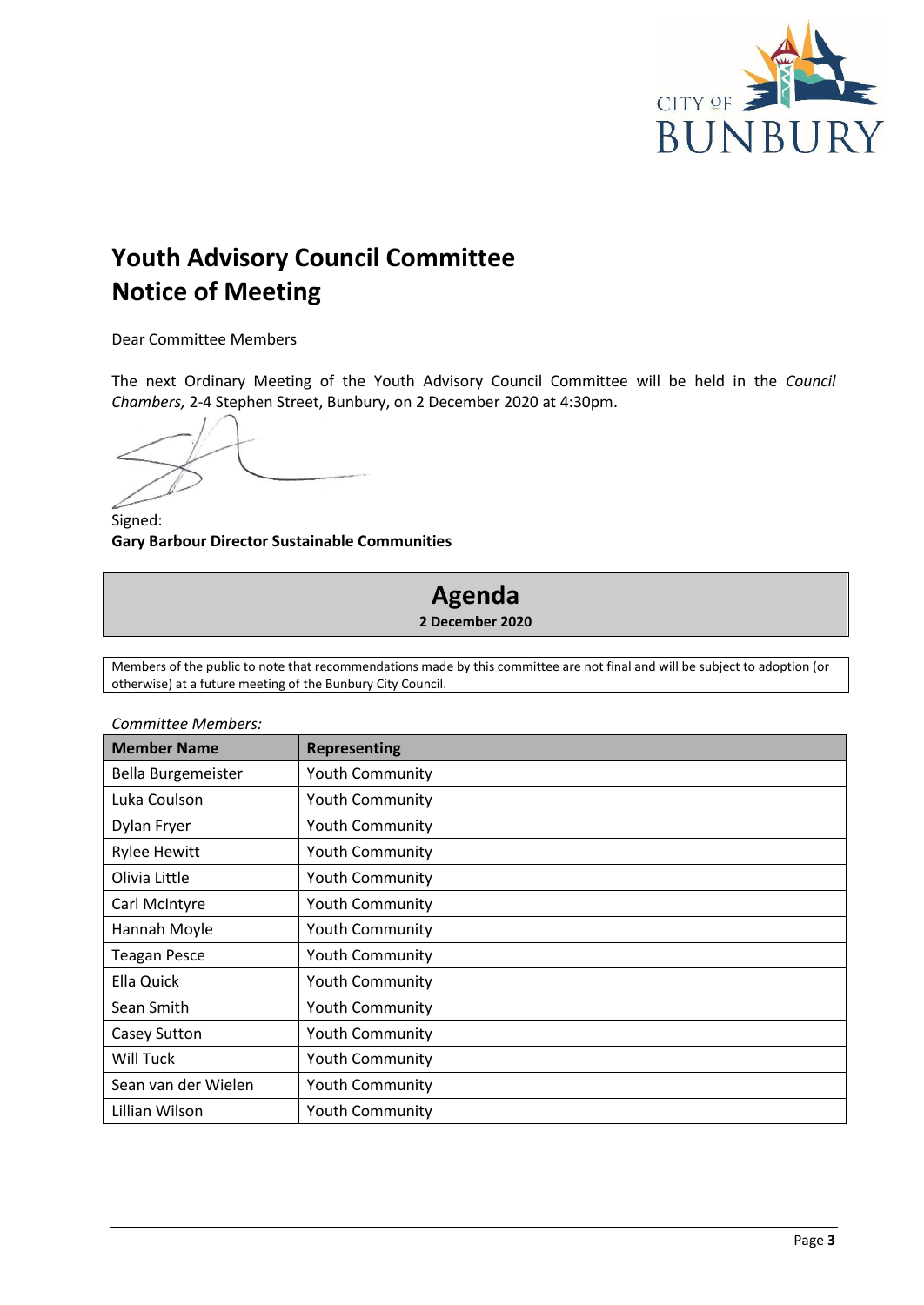| <b>Member Name</b>    | <b>Representing</b>                                                                    |  |  |
|-----------------------|----------------------------------------------------------------------------------------|--|--|
| Cr Chris Plumb        | <b>Councillor Representative</b>                                                       |  |  |
| Cr Karen Turner       | <b>Councillor Representative</b>                                                       |  |  |
| <b>Support Staff:</b> |                                                                                        |  |  |
| <b>Name</b>           | <b>Title</b>                                                                           |  |  |
| Gary Barbour          | Director Sustainable Communities                                                       |  |  |
| Sarah Upton           | <b>Manager Community Services</b>                                                      |  |  |
| Steven De Meillon     | <b>Team Leader Community Partnerships</b>                                              |  |  |
| Danika Wellington     | Acting Senior Community Partnerships Officer                                           |  |  |
| Toby Blyth            | <b>Trainee Community Partnerships</b>                                                  |  |  |
| Liz Allan             | Executive Assistant (Research and Projects) to the Director Sustainable<br>Communities |  |  |

\_\_\_\_\_\_\_\_\_\_\_\_\_\_\_\_\_\_\_\_\_\_\_\_\_\_\_\_\_\_\_\_\_\_\_\_\_\_\_\_\_\_\_\_\_\_\_\_\_\_\_\_\_\_\_\_\_\_\_\_\_\_\_\_\_\_\_\_\_\_\_\_\_\_\_\_\_\_\_\_\_\_\_\_\_\_\_\_\_\_\_\_\_

*Ex-officio Members (non-voting):*

#### <span id="page-4-0"></span>**1. Declaration of Opening**

The Acting Senior Community Partnerships Officer declared the meeting open at  $\qquad \qquad$ .

Please note the Youth Advisory Council Committee decision from the meeting held 25 November 2019 which endorsed a rotational Presiding Member as part of a 12-month trial.

The trial period has now ended and therefore the Committee will elect a Youth Mayor from amongst themselves in accordance with section 5.12 of the *Local Government Act 1995* and Council Decision 335/13 from the Ordinary Meeting held on 26 November 2013

The Acting Senior Community Partnerships Officer will call for nominations for the position of Presiding Member, and if necessary, conduct a ballot.

# <span id="page-4-1"></span>**2. Disclaimer**

Not applicable to this committee.

# <span id="page-4-2"></span>**3. Announcements from the Presiding Member**

#### <span id="page-4-3"></span>**4. Attendances**

#### <span id="page-4-4"></span>**4.1 Apologies**

Carl McIntyre and Lillian Wilson are apologies for the meeting.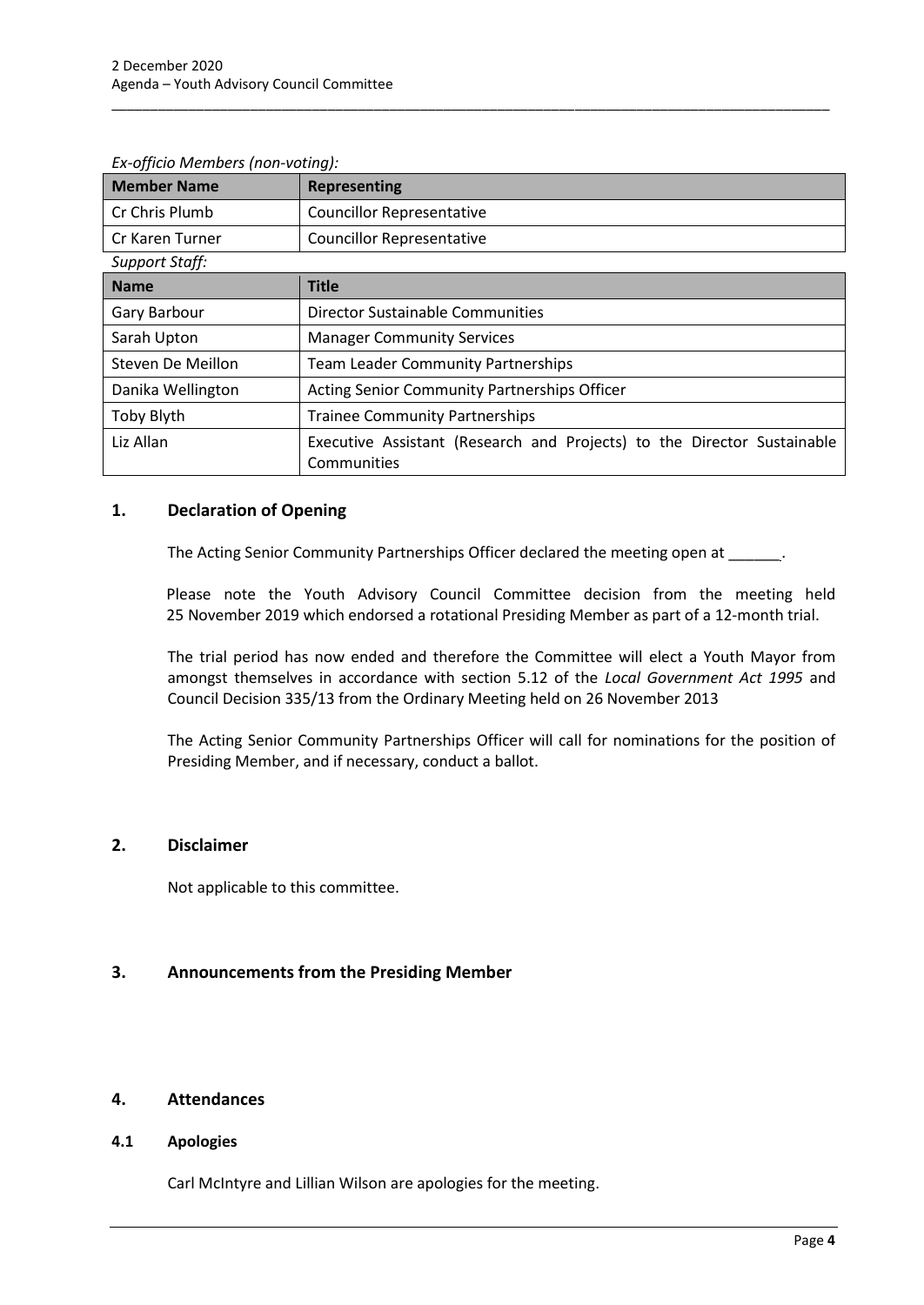### <span id="page-5-0"></span>**4.2 Approved Leave of Absence**

## <span id="page-5-1"></span>**5. Declaration of Interest**

IMPORTANT: Committee members to complete a "Disclosure of Interest" form for each item on the agenda in which they wish to disclose a financial/proximity/impartiality interest. They should give the form to the Presiding Member before the meeting commences. After the meeting, the form is to be forwarded to the Administration Services Section for inclusion in the Corporate Financial Disclosures Register.

\_\_\_\_\_\_\_\_\_\_\_\_\_\_\_\_\_\_\_\_\_\_\_\_\_\_\_\_\_\_\_\_\_\_\_\_\_\_\_\_\_\_\_\_\_\_\_\_\_\_\_\_\_\_\_\_\_\_\_\_\_\_\_\_\_\_\_\_\_\_\_\_\_\_\_\_\_\_\_\_\_\_\_\_\_\_\_\_\_\_\_\_\_

#### <span id="page-5-2"></span>**6. Public Question Time**

# <span id="page-5-3"></span>**7. Confirmation of Minutes**

The Minutes of the Youth Advisory Council Committee Meeting held 2 September 2020 had been circulated.

#### **Recommendation**

That the Minutes of the Youth Advisory Council Committee Meeting held 2 September 2020 be confirmed as a true and correct record.

# <span id="page-5-4"></span>**8. Petitions, Presentations and Deputations**

<span id="page-5-5"></span>**8.1 Petitions**

# <span id="page-5-6"></span>**8.2 Presentations**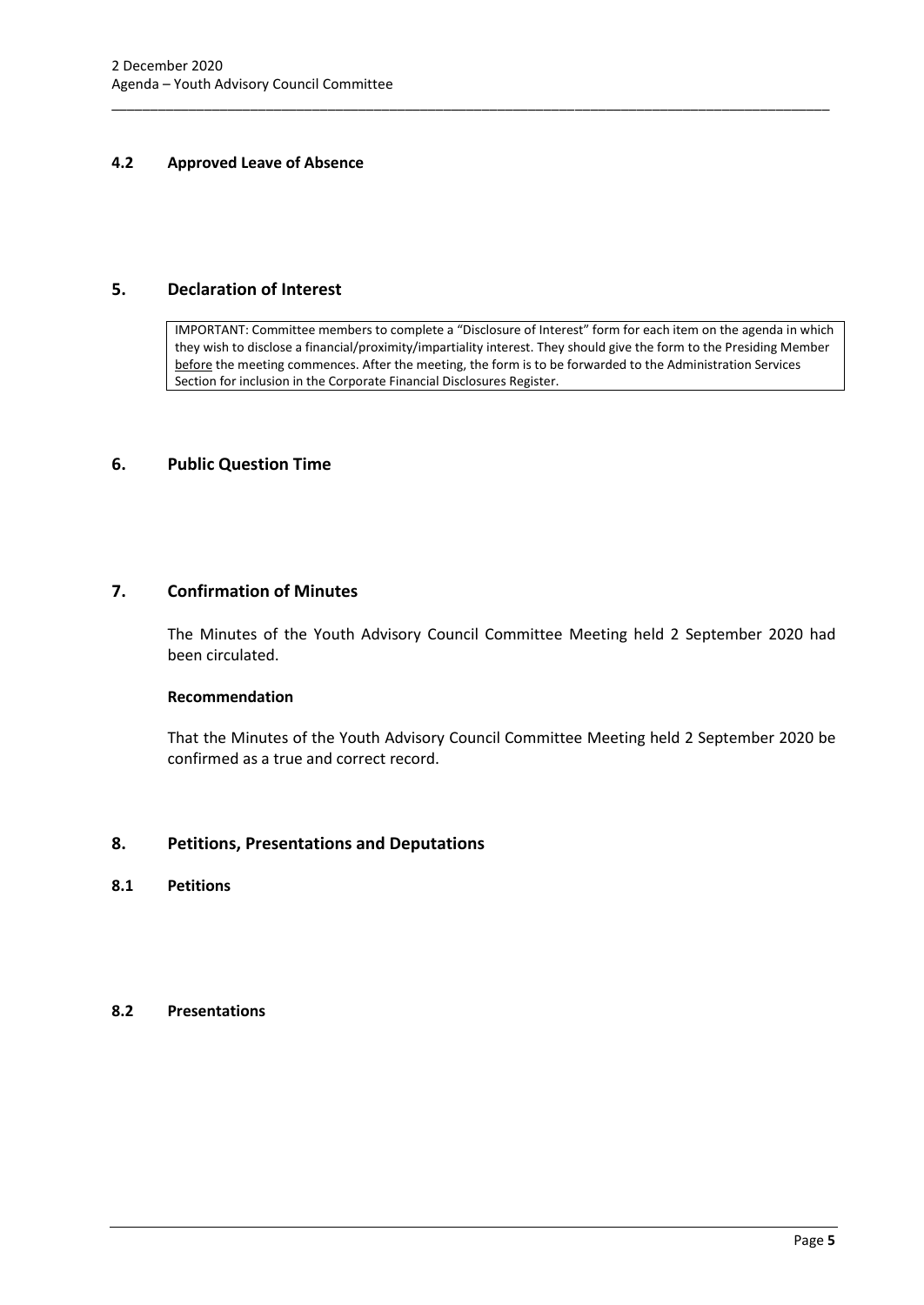# <span id="page-6-0"></span>**8.3 Deputations**

# <span id="page-6-1"></span>**9. Method of Dealing with Agenda Business**

Business will be dealt with in the order that it appears.

\_\_\_\_\_\_\_\_\_\_\_\_\_\_\_\_\_\_\_\_\_\_\_\_\_\_\_\_\_\_\_\_\_\_\_\_\_\_\_\_\_\_\_\_\_\_\_\_\_\_\_\_\_\_\_\_\_\_\_\_\_\_\_\_\_\_\_\_\_\_\_\_\_\_\_\_\_\_\_\_\_\_\_\_\_\_\_\_\_\_\_\_\_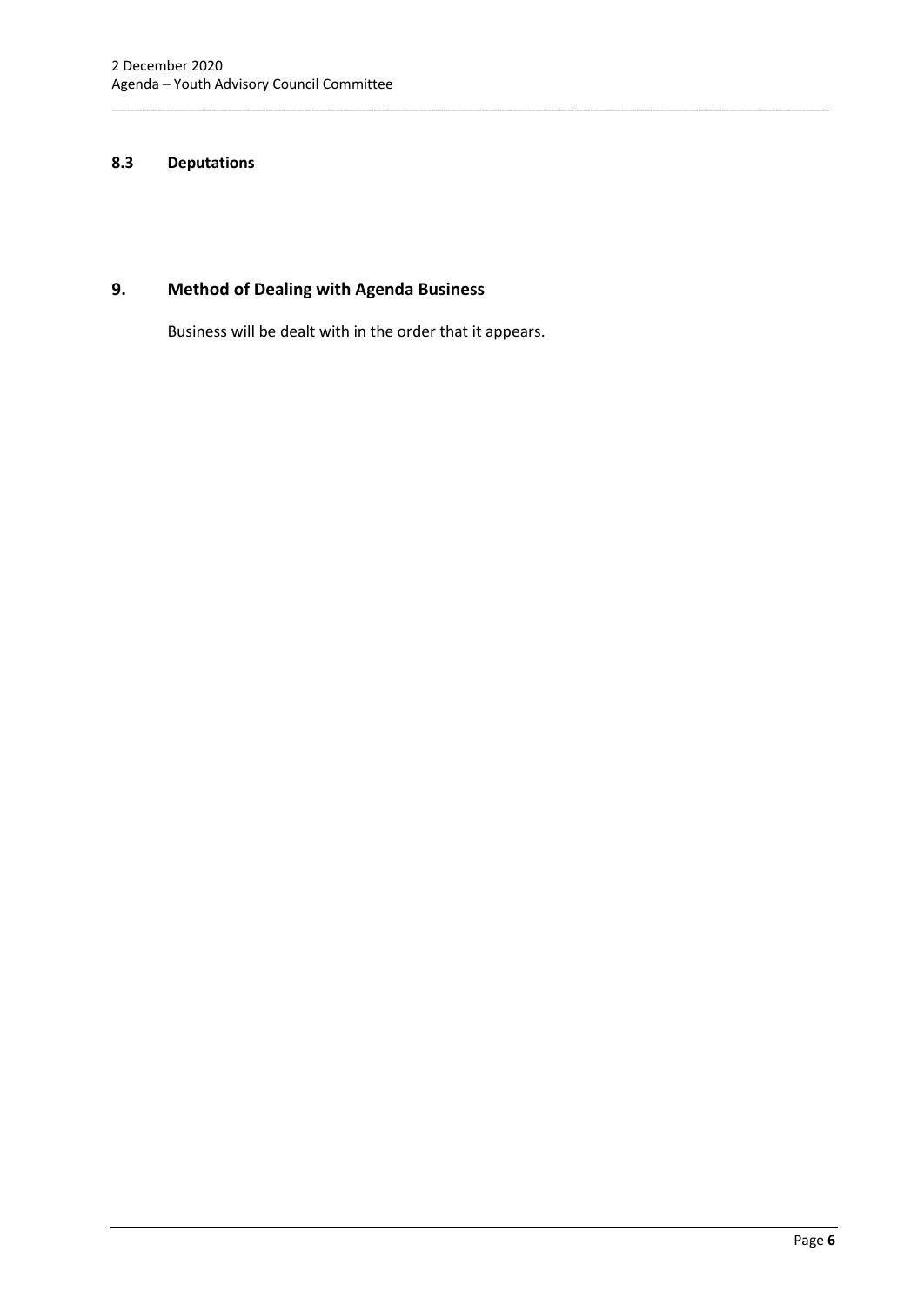# <span id="page-7-0"></span>**10. Reports**

#### <span id="page-7-1"></span>**10.1 Resignation of Youth Advisory Council Committee Member**

| <b>File Ref:</b>             | COB/526                                                         |  |                             |  |
|------------------------------|-----------------------------------------------------------------|--|-----------------------------|--|
| <b>Applicant/Proponent:</b>  | Internal                                                        |  |                             |  |
| <b>Responsible Officer:</b>  | Danika Wellington, Acting Senior Community Partnerships Officer |  |                             |  |
| <b>Responsible Manager:</b>  | Sarah Upton, Manager Community Services                         |  |                             |  |
| <b>Executive:</b>            | Gary Barbour, Director Sustainable Communities                  |  |                             |  |
| <b>Authority/Discretion:</b> | Advocacy                                                        |  | Review                      |  |
|                              | Executive/Strategic                                             |  | Quasi-Judicial              |  |
|                              | ⊠<br>Legislative                                                |  | <b>Information Purposes</b> |  |
| <b>Attachments:</b>          | Appendix 1: Resignation Letter - Ella Quick                     |  |                             |  |

\_\_\_\_\_\_\_\_\_\_\_\_\_\_\_\_\_\_\_\_\_\_\_\_\_\_\_\_\_\_\_\_\_\_\_\_\_\_\_\_\_\_\_\_\_\_\_\_\_\_\_\_\_\_\_\_\_\_\_\_\_\_\_\_\_\_\_\_\_\_\_\_\_\_\_\_\_\_\_\_\_\_\_\_\_\_\_\_\_\_\_\_\_

#### **Summary**

The purpose of this report is to advise the Youth Advisory Council Committee (YAC) of the resignation of Ella Quick (**attached** at Appendix 1) and to refer this matter to Council for endorsement of appointment of a new YAC Member to fill the vacant position on the Committee.

#### **Executive Recommendation**

That the Youth Advisory Council Committee request that Council:

- 1. Accept the resignation of Ella Quick from the Youth Advisory Council Committee.
- 2. Request the Chief Executive Officer formally thank Ella Quick for her contribution in writing.
- 3. Request the Chief Executive Officer offer the vacant position to the next highest ranked candidate as outlined in the Confidential Matrix provided to the 4 August 2020 Council Meeting.
- 4. Approve any subsequent vacancies on this Committee which may occur prior to October 2021 be filled through the Confidential Matrix provided to the 4 August 2020 Council Meeting.

*Voting Requirement: Absolute Majority* 

#### **Strategic Relevance**

- Theme 1 Our community and culture
- Goal A safe, healthy and cohesive community, with a rich cultural life, and supportive social environment
- Objective 1.6 A community that provides for the particular needs of the young and the old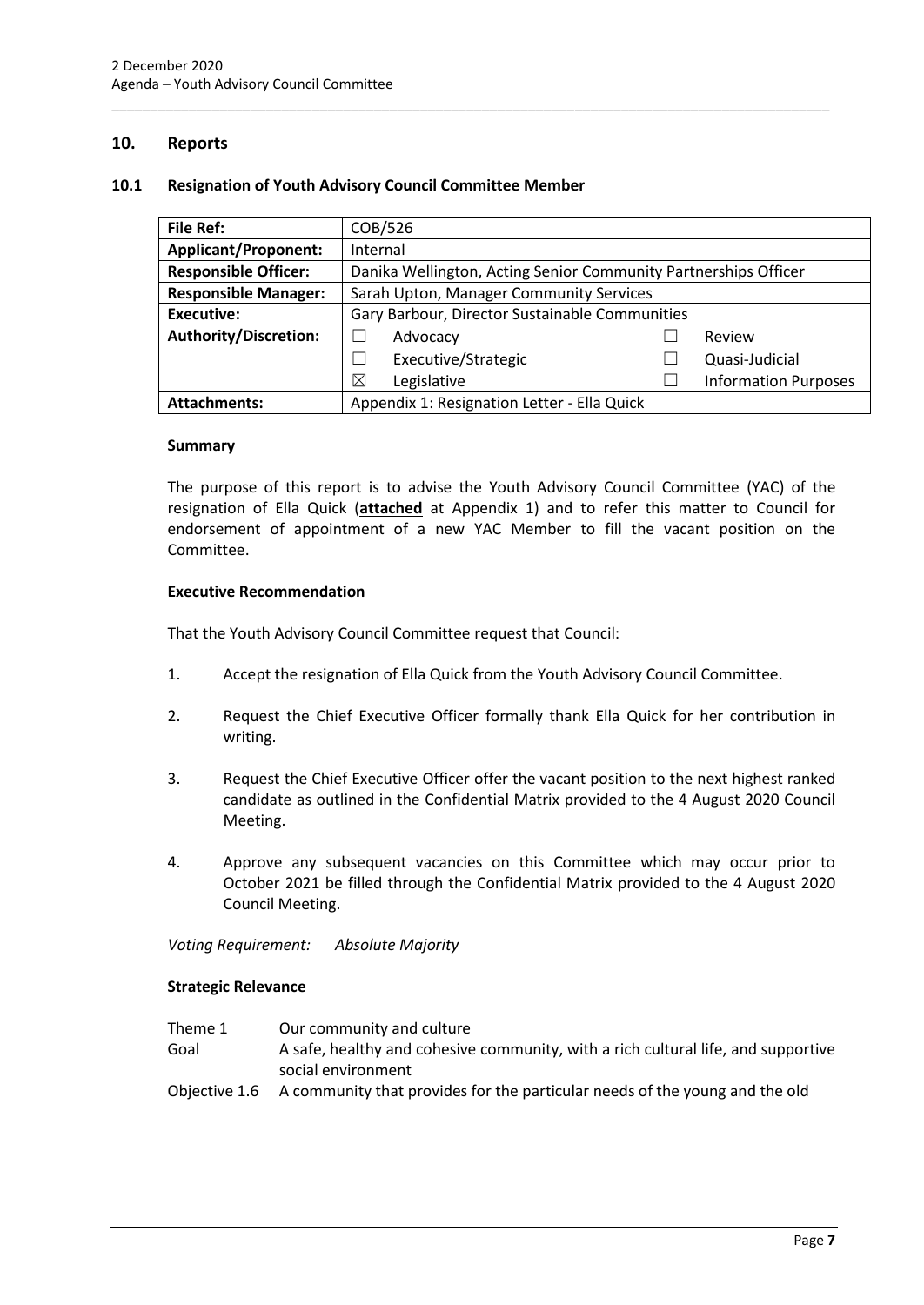#### **Regional Impact Statement**

The Youth Advisory Council Committee is comprised of members from the Greater Bunbury Region to represent the surrounding local government areas of Capel, Dardanup and Harvey.

\_\_\_\_\_\_\_\_\_\_\_\_\_\_\_\_\_\_\_\_\_\_\_\_\_\_\_\_\_\_\_\_\_\_\_\_\_\_\_\_\_\_\_\_\_\_\_\_\_\_\_\_\_\_\_\_\_\_\_\_\_\_\_\_\_\_\_\_\_\_\_\_\_\_\_\_\_\_\_\_\_\_\_\_\_\_\_\_\_\_\_\_\_

#### **Background**

Following the resignation of two Youth Advisory Council Committee (YAC) members earlier this year, advertising for vacant positions was undertaken from 25 May to 18 June 2020. Four positions had been left vacant at the time of appointment of the new Committee at the last Council election period in October 2019. The six vacant positions were advertised and filled (Council Decision 175/20). Thirteen nominations were received and therefore six young people were unsuccessful.

#### **Council Policy Compliance**

Not applicable.

#### **Legislative Compliance**

*Local Government Act 1995*

#### **Officer Comments**

Due to advertising for recruitment of the previous vacancies having occurred so recently, it would be more efficient for both applicants and staff to utilise the unsuccessful applications received during the last call nomination period. There were many suitable nominations received and any of the young people who applied would make a valuable addition to the YAC team.

#### **Analysis of Financial and Budget Implications**

There are no financial or budgetary implications associated with this report.

#### **Community Consultation**

Not applicable.

#### **Councillor/Officer Consultation**

Not applicable.

#### **Applicant Consultation**

Not applicable.

#### **Timeline: Council Decision Implementation**

Within five working days of the Council Meeting.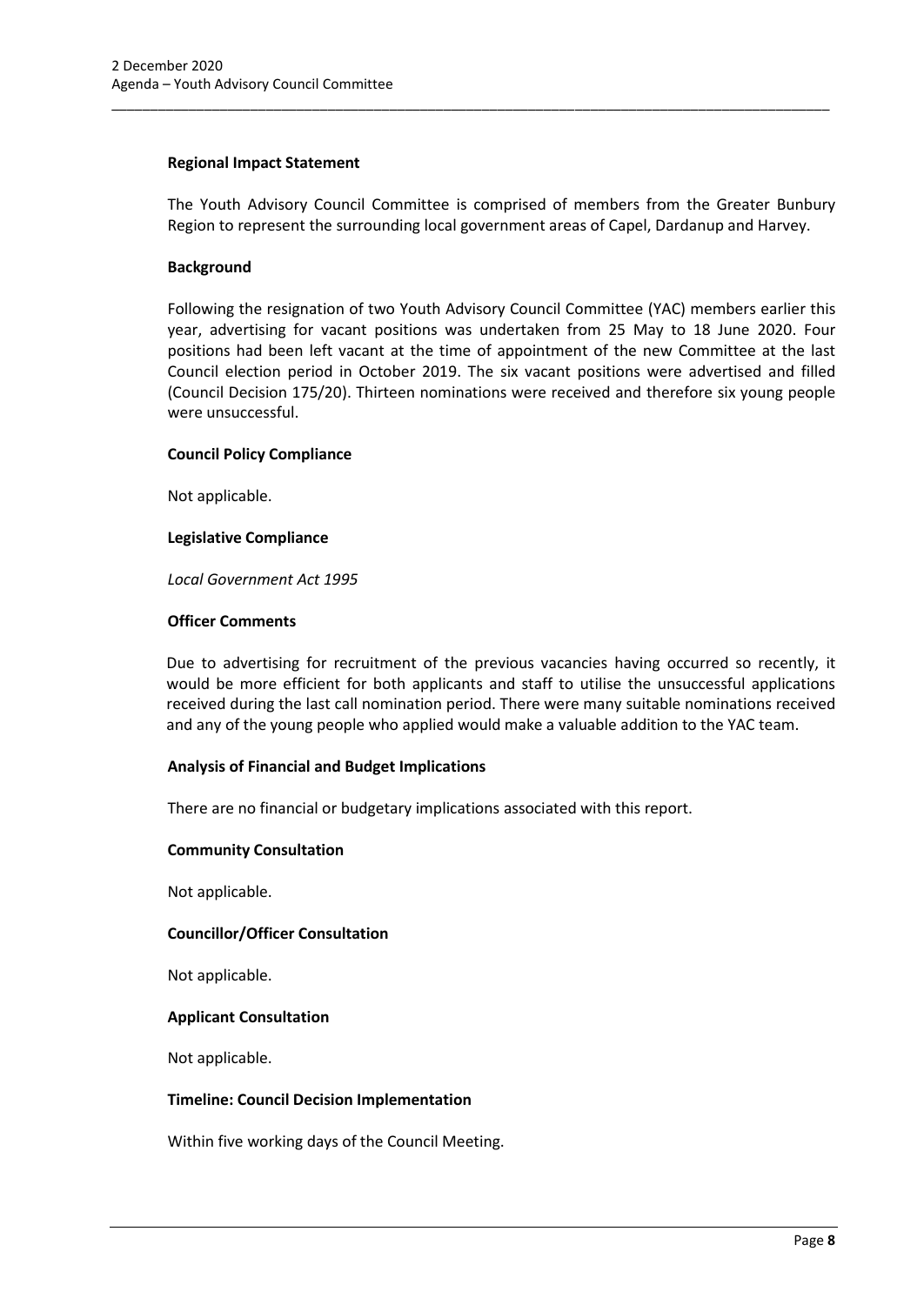### <span id="page-9-0"></span>**10.2 Shift Youth Festival**

| <b>File Ref:</b>            | COB/526                                                         |          |                             |  |
|-----------------------------|-----------------------------------------------------------------|----------|-----------------------------|--|
| <b>Applicant/Proponent:</b> | Internal                                                        |          |                             |  |
| <b>Responsible Officer:</b> | Danika Wellington, Acting Senior Community Partnerships Officer |          |                             |  |
| <b>Responsible Manager:</b> | Sarah Upton, Manager Community Services                         |          |                             |  |
| <b>Executive:</b>           | Gary Barbour, Director Sustainable Communities                  |          |                             |  |
| <b>Authority/Discretion</b> | Advocacy                                                        | ⋉        | Review                      |  |
|                             | Executive/Strategic                                             |          | Quasi-Judicial              |  |
|                             | Legislative                                                     | $\times$ | <b>Information Purposes</b> |  |
| <b>Attachments:</b>         | Appendix 2: Shift by the Bay 2020 Operational Report            |          |                             |  |
|                             | Appendix 3: Shift by the Bay 2020 Event Review                  |          |                             |  |

\_\_\_\_\_\_\_\_\_\_\_\_\_\_\_\_\_\_\_\_\_\_\_\_\_\_\_\_\_\_\_\_\_\_\_\_\_\_\_\_\_\_\_\_\_\_\_\_\_\_\_\_\_\_\_\_\_\_\_\_\_\_\_\_\_\_\_\_\_\_\_\_\_\_\_\_\_\_\_\_\_\_\_\_\_\_\_\_\_\_\_\_\_

#### **Summary**

The purpose of this report is for the Youth Advisory Council Committee to note the positive outcomes from the rescheduled Shift Youth Festival event held on Saturday 10 October 2020 – Shift by the Bay.

#### **Executive Recommendation**

That the Youth Advisory Council Committee note the information presented in this report.

*Voting Requirement: Simple Majority* 

#### **Strategic Relevance**

| Theme 1       | Our community and culture                                                                               |
|---------------|---------------------------------------------------------------------------------------------------------|
| Goal          | A safe, healthy and cohesive community, with a rich cultural life, and supportive<br>social environment |
|               |                                                                                                         |
| Obiective 1.4 | Arts, culture, heritage and events that enrich our understanding and enjoyment                          |
|               | of life, celebrate our identity and bring the community together                                        |
| Objective 1.6 | A community that provides for the particular needs of the young and the old                             |

#### **Regional Impact Statement**

Shift by the Bay was an opportunity for the Bunbury Geographe region to come together and celebrate young people in a fun environment free from alcohol, drugs and smoking.

The coronavirus pandemic has affected the entire country with restrictions to events with cancellations of events over the past few months, and this event was a great way to bring the community back together while providing an opportunity for social connection and inclusion.

#### **Background**

The Shift Youth Festival is the City's annual youth event delivered by the Youth Advisory Council Committee (YAC) in collaboration with the Community Partnerships team. Usually held in April during Youth Week, Shift is a platform where the entire community can celebrate young people and their valuable contributions to our community. Due to COVID-19 restrictions, the event was postponed and rescheduled to occur in October 2020. The rescheduled event was renamed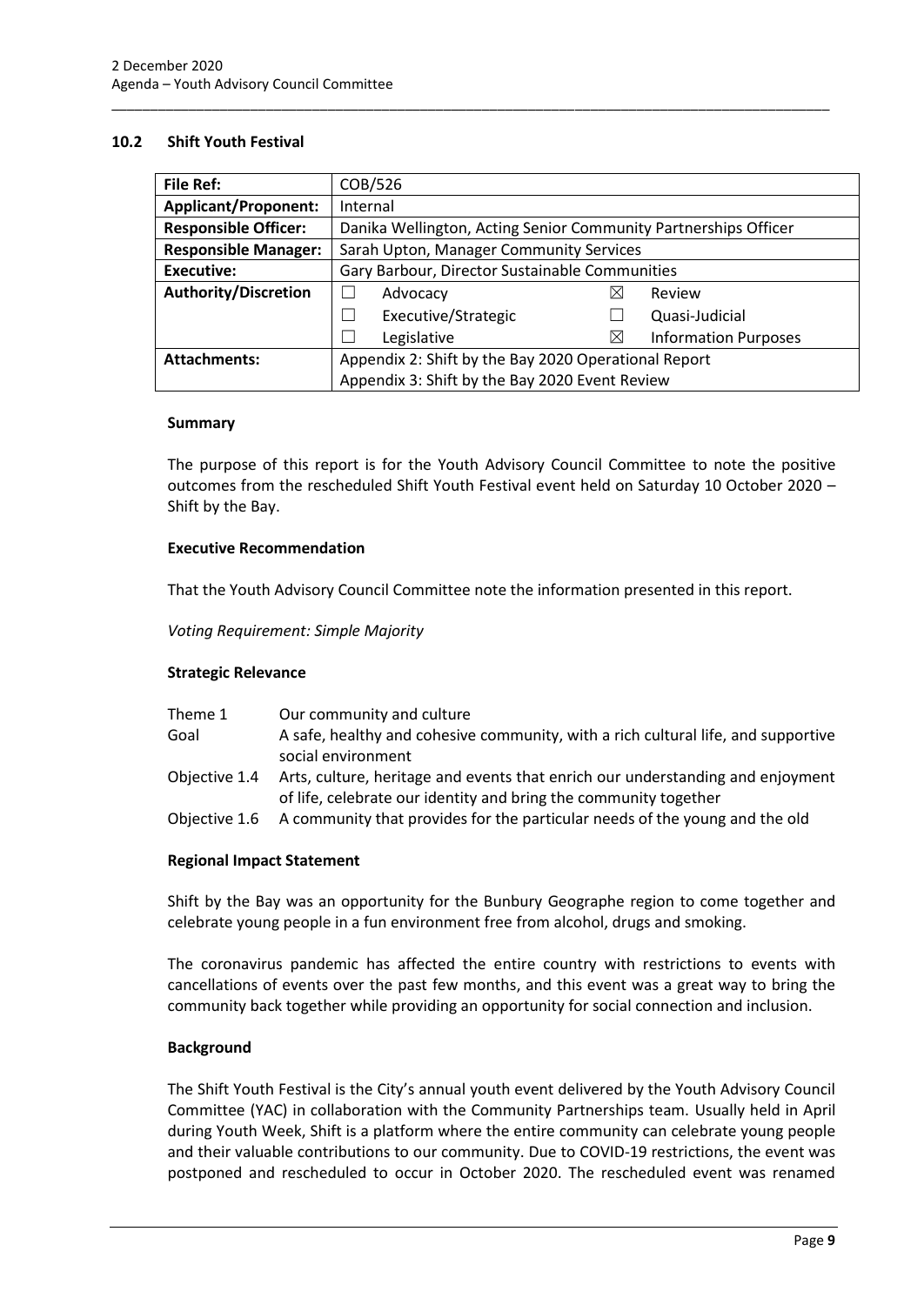Shift by the Bay to reflect key changes to the event format and location, being held at Koombana Bay from 3:00pm until sunset.

\_\_\_\_\_\_\_\_\_\_\_\_\_\_\_\_\_\_\_\_\_\_\_\_\_\_\_\_\_\_\_\_\_\_\_\_\_\_\_\_\_\_\_\_\_\_\_\_\_\_\_\_\_\_\_\_\_\_\_\_\_\_\_\_\_\_\_\_\_\_\_\_\_\_\_\_\_\_\_\_\_\_\_\_\_\_\_\_\_\_\_\_\_

#### **Council Policy Compliance**

Not applicable.

#### **Legislative Compliance**

*Local Government Act 1995*

#### **Officer Comments**

Shift by the Bay was a great event to bring the community together after the lessening of COVID-19 restrictions. The rescheduled event brought with it a new format and new venue that was well received by the community with an estimated 5,000 people attending across the day.

Shift by the Bay provided a platform for local service providers to reach and engage with young people and the wider community. The use of engaging activities ensured that interactions were positive and encouraged indirect information sharing to equip young people with resources or skills they may need in the future. Having the Dinner at Dusk Food Truck Festival run simultaneously provided mutual benefits and was well-received by the public. The Southern Ports Authority sponsorship of \$3,500 was appreciated and provided mini golf, a mechanical surfboard and a rock-climbing wall. The full list of activities and participating organisations is available in the Shift by the Bay Operational Report **attached** at Appendix 2.

One of the key positive outcomes was the inclusivity of the event. Activities and event spaces were specifically designed to be accessed by everyone, which encouraged people of all abilities and ages to attend and be able to enjoy the event.

Young people were involved at all levels with the event being delivered in collaboration with the Youth Advisory Council Committee (YAC). Engaging young people in the organising and execution of Shift by the Bay not only ensures it is an event that meets the needs of local youth, but also allows young people the opportunity to learn new skills and expand their own networks. Other young people were supported by utilising emerging performers and businesses as well as providing a volunteer opportunity. The efforts of YAC members in the lead up and on the day were appreciated by the community who were excited for one of the first major events held since COVID-19 disruptions.

After the success of the new format event and hosting an event debrief, the Youth Advisory Council Committee have decided to hold the 2021 Shift Youth Festival/Shift by the Bay event at a similar time next year (October school holidays) and continue with the same venue and format. A summary of the review conducted post-event to assist in the delivery of future events is **attached** at Appendix 3.

#### **Analysis of Financial and Budget Implications**

There are no financial or budgetary implications associated with this report.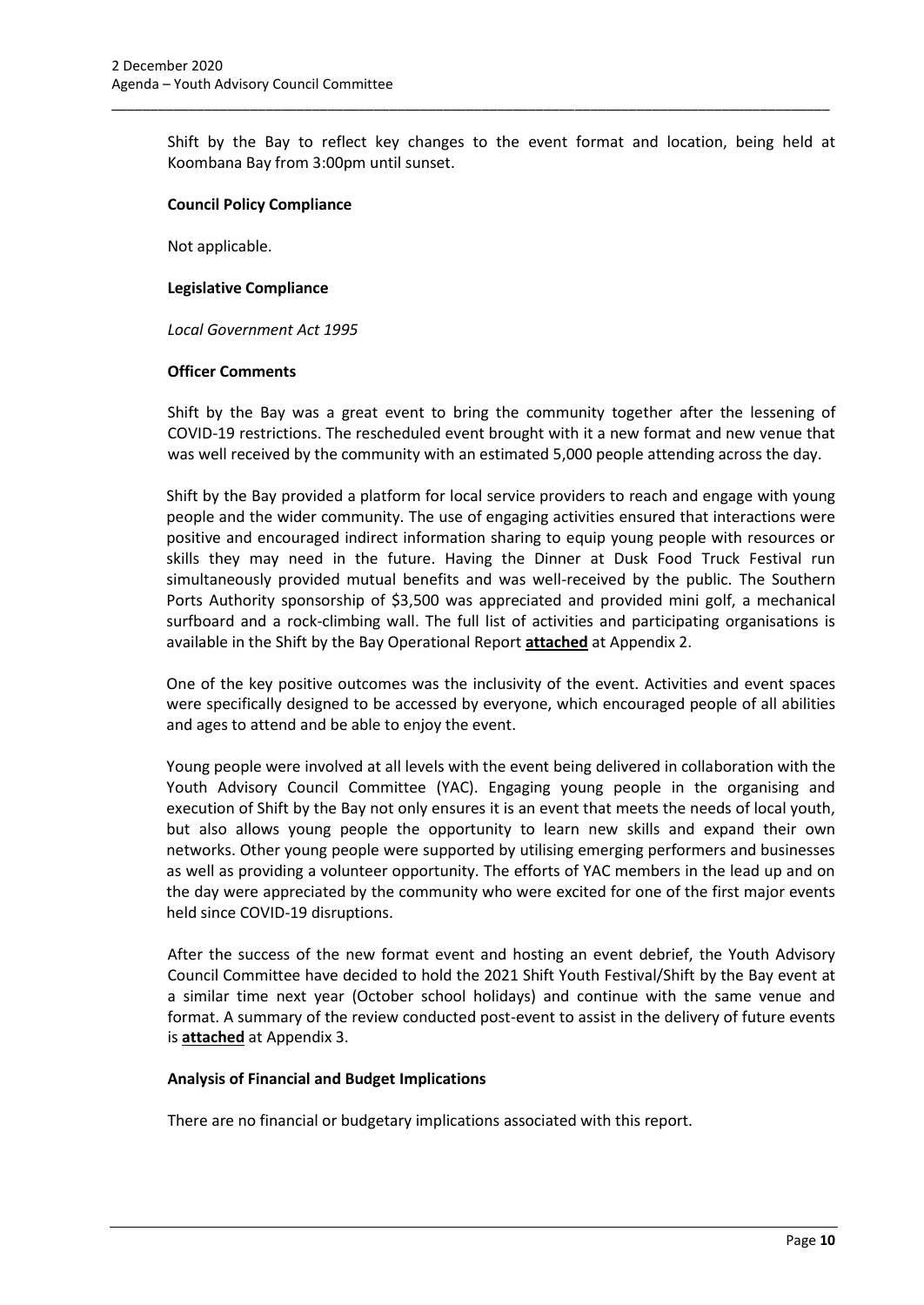## **Community Consultation**

Not applicable.

# **Councillor/Officer Consultation**

Not applicable.

#### **Applicant Consultation**

Not applicable.

# **Timeline: Council Decision Implementation**

\_\_\_\_\_\_\_\_\_\_\_\_\_\_\_\_\_\_\_\_\_\_\_\_\_\_\_\_\_\_\_\_\_\_\_\_\_\_\_\_\_\_\_\_\_\_\_\_\_\_\_\_\_\_\_\_\_\_\_\_\_\_\_\_\_\_\_\_\_\_\_\_\_\_\_\_\_\_\_\_\_\_\_\_\_\_\_\_\_\_\_\_\_

Not applicable.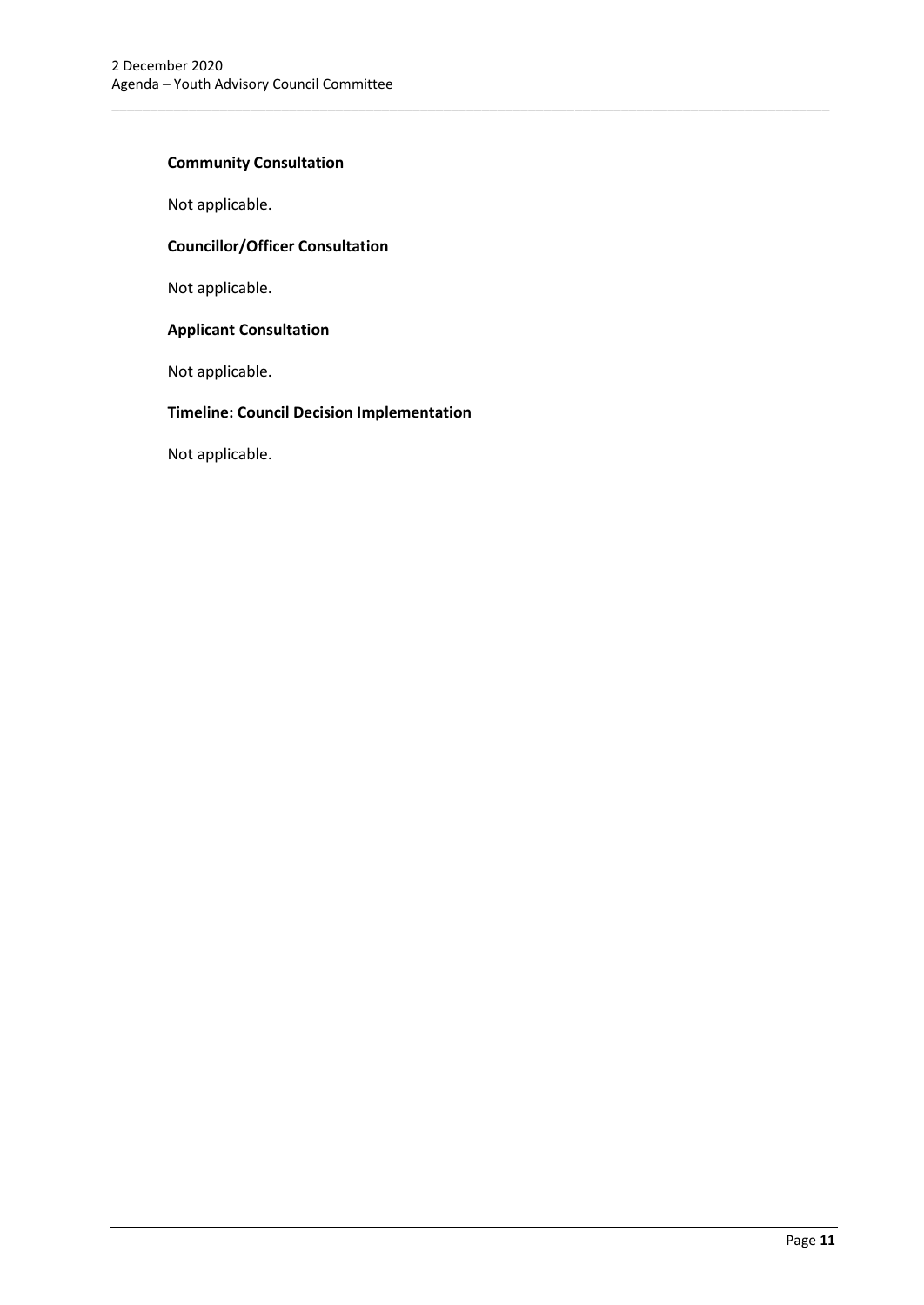| <b>File Ref:</b>            | COB/526                                                            |          |                             |  |
|-----------------------------|--------------------------------------------------------------------|----------|-----------------------------|--|
| <b>Applicant/Proponent:</b> | Internal                                                           |          |                             |  |
| <b>Responsible Officer:</b> | Danika Wellington, Acting Senior Community Partnerships Officer    |          |                             |  |
| <b>Responsible Manager:</b> | Sarah Upton, Manager Community Services                            |          |                             |  |
| <b>Executive:</b>           | Gary Barbour, Director Sustainable Communities                     |          |                             |  |
| <b>Authority/Discretion</b> | Advocacy                                                           | ⋉        | Review                      |  |
|                             | Executive/Strategic                                                |          | Quasi-Judicial              |  |
|                             | Legislative                                                        | $\times$ | <b>Information Purposes</b> |  |
| Attachments:                | Appendix 4: Community Engagement Plan for Community Lockers Review |          |                             |  |
|                             | 2020-21                                                            |          |                             |  |

\_\_\_\_\_\_\_\_\_\_\_\_\_\_\_\_\_\_\_\_\_\_\_\_\_\_\_\_\_\_\_\_\_\_\_\_\_\_\_\_\_\_\_\_\_\_\_\_\_\_\_\_\_\_\_\_\_\_\_\_\_\_\_\_\_\_\_\_\_\_\_\_\_\_\_\_\_\_\_\_\_\_\_\_\_\_\_\_\_\_\_\_\_

#### <span id="page-12-0"></span>**10.3 Community Lockers Review**

#### **Summary**

The purpose of this report is for the Youth Advisory Council Committee (YAC) to note the commencement of a review into the community lockers.

#### **Executive Recommendation**

That the Youth Advisory Council Committee endorse the community engagement plan (**attached** at Appendix 4).

*Voting Requirement: Simple Majority* 

#### **Strategic Relevance**

| Theme 1 | Our community and culture                                                         |
|---------|-----------------------------------------------------------------------------------|
| Goal    | A safe, healthy and cohesive community, with a rich cultural life, and supportive |
|         | social environment                                                                |
|         | Objective 1.1 A community where people are safe and feel safe                     |

#### **Regional Impact Statement**

The City of Bunbury has received numerous requests from nearby local governments about the success of the community lockers and information to assist them in installing lockers in their local government authority (LGA). This review will ensure that the information we provide is accurate and informative.

The community lockers also provide a safe and secure location for visitors to the region to store their belongings while they are in the area.

#### **Background**

In 2017 Bunbury Youth Advisory Council member, Bella Burgemeister, campaigned for the installation of lockers throughout Bunbury, specifically to support people experiencing homelessness. Two sets of lockers were installed in 2018 at the Grahame Bricknell Music Shell and the In-town Lunch Centre. This was supported by Council at the 12 December 2017 Ordinary Council Meeting (Council Decision 442/17).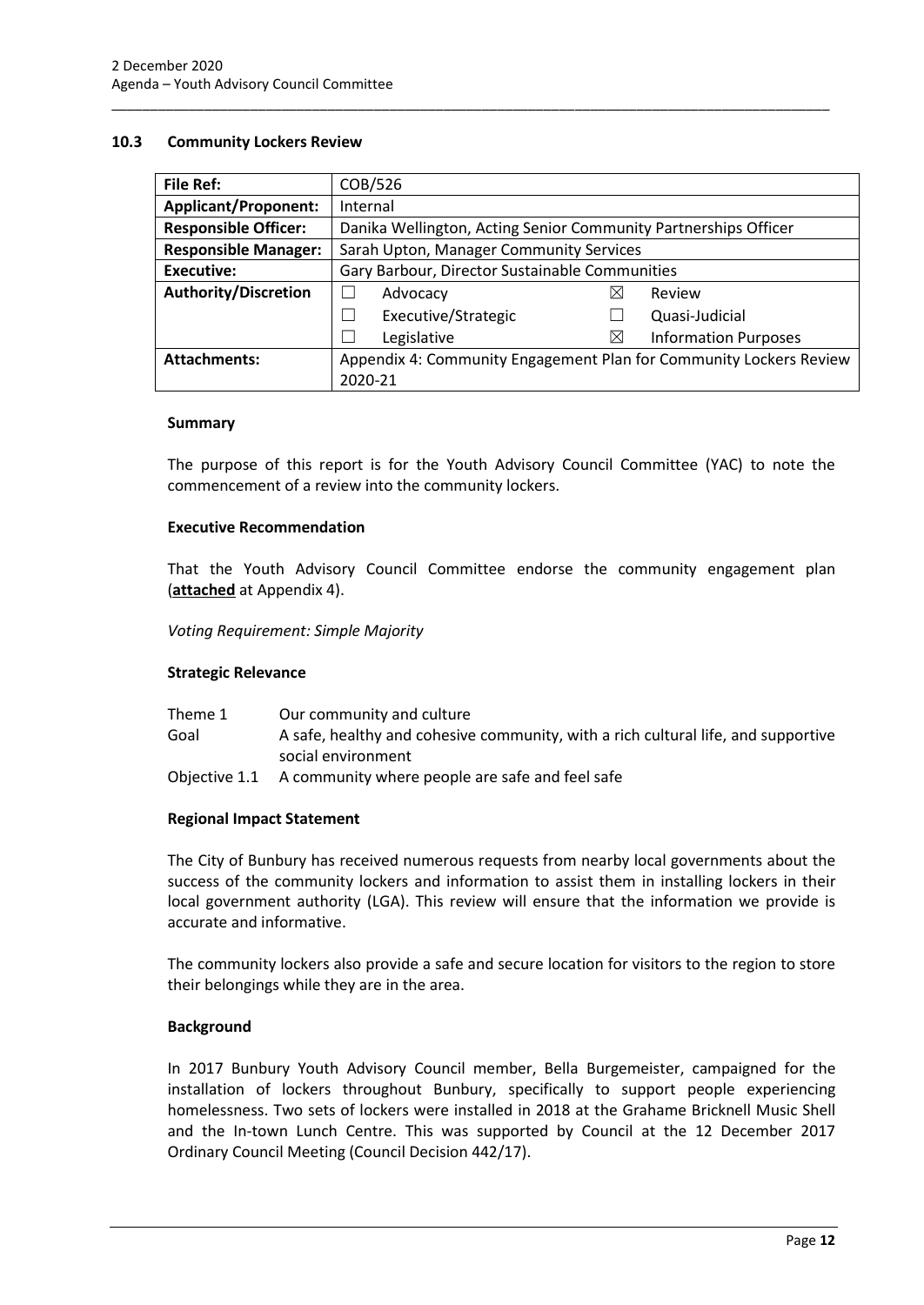The community lockers have now been in place for two years and the Community Partnerships team continues to receive questions from other organisations and LGAs wishing to install them in their own towns or cities. The review enables the City of Bunbury to gather and provide accurate information about the lockers and their effectiveness.

\_\_\_\_\_\_\_\_\_\_\_\_\_\_\_\_\_\_\_\_\_\_\_\_\_\_\_\_\_\_\_\_\_\_\_\_\_\_\_\_\_\_\_\_\_\_\_\_\_\_\_\_\_\_\_\_\_\_\_\_\_\_\_\_\_\_\_\_\_\_\_\_\_\_\_\_\_\_\_\_\_\_\_\_\_\_\_\_\_\_\_\_\_

### **Council Policy Compliance**

Not applicable.

### **Legislative Compliance**

*Local Government Act 1995*

## **Officer Comments**

The Community Partnerships Team in partnership with the Youth Advisory Council have developed a Community Engagement Plan to ensure key stakeholders have the opportunity to provide feedback and are kept informed (**attached** at Appendix 4).

Information collected as part of the consultation process will be used to develop a report that will be presented to this Committee for review. This will include a recommendation to develop a guide for external organisations and LGAs with key information to install lockers in their own jurisdiction.

All YAC members are covered under the City of Bunbury's insurance policy as they are explicitly listed as a covered person(s): "Members of any Committees". Parental permission has been sought from YAC members under 18 years.

Any consultations with people experiencing homelessness will be done as a group to minimise any health and safety risks with a briefing prior to ensure adequate risks and controls identified. The City's Community Safety and Crime Prevention Officer will accompany staff and YAC members for the consultation as she has undertaken specific homelessness training and is knowledgeable about the rough sleepers in Bunbury.

#### **Analysis of Financial and Budget Implications**

There are no financial or budgetary implications associated with this report.

#### **Community Consultation**

Not applicable.

#### **Councillor/Officer Consultation**

Not applicable.

#### **Applicant Consultation**

Not applicable.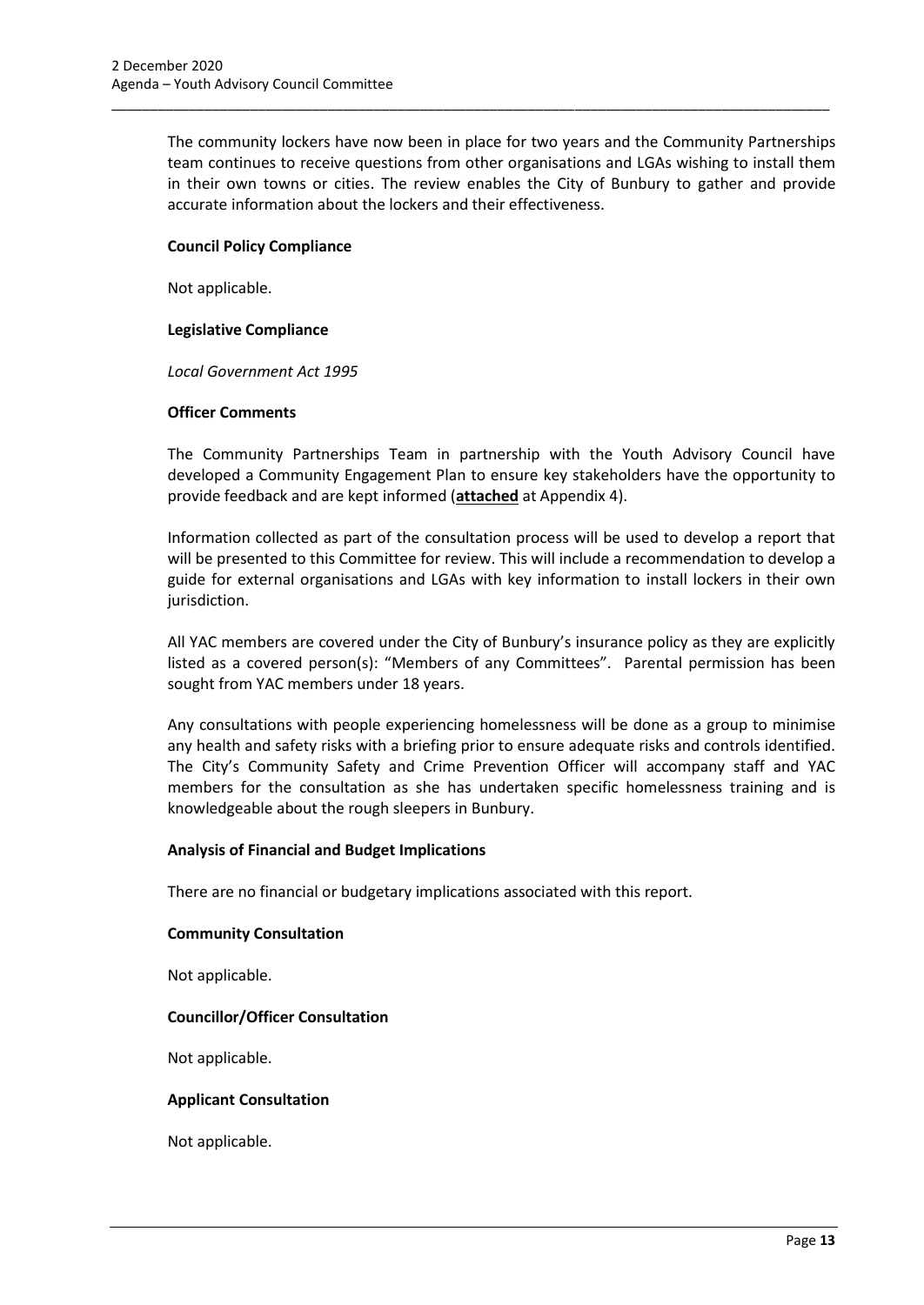# **Timeline: Council Decision Implementation**

\_\_\_\_\_\_\_\_\_\_\_\_\_\_\_\_\_\_\_\_\_\_\_\_\_\_\_\_\_\_\_\_\_\_\_\_\_\_\_\_\_\_\_\_\_\_\_\_\_\_\_\_\_\_\_\_\_\_\_\_\_\_\_\_\_\_\_\_\_\_\_\_\_\_\_\_\_\_\_\_\_\_\_\_\_\_\_\_\_\_\_\_\_

Not applicable.